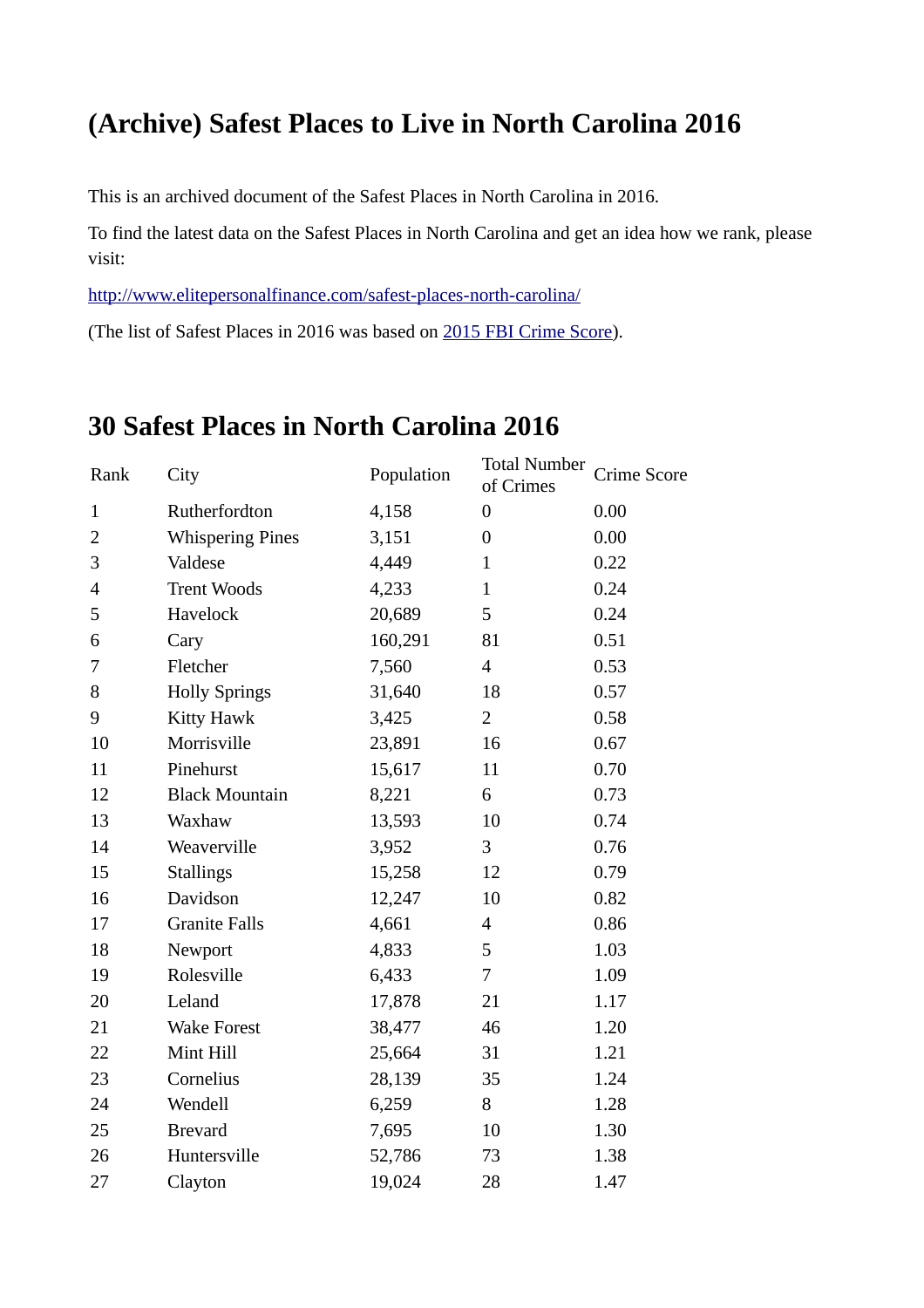| 28 | Concord      | 87,167 | 133 | 1.53 |
|----|--------------|--------|-----|------|
| 29 | Jacksonville | 68,614 | 106 | 1.54 |
| 30 | Garner       | 28,320 | 44  | 1.55 |

# **All Cities in North Carolina**

Elite Personal Finance made a detailed analysis of all cities in North Carolina and divided them into the following categories:

- under 3,000 residents
- $3,000 10,000$  residents
- 10,000 30,000 residents
- over 30,000 residents

| Rank           | City                | Population | <b>Total Number</b><br>of Crimes | Crime Score |
|----------------|---------------------|------------|----------------------------------|-------------|
| $\mathbf{1}$   | Southern Shores     | 2,843      | $\boldsymbol{0}$                 | 0.00        |
| $\overline{2}$ | Rockwell            | 2,140      | $\overline{0}$                   | 0.00        |
| 3              | <b>Drexel</b>       | 1,864      | 0                                | 0.00        |
| 4              | Manteo              | 1,377      | $\overline{0}$                   | 0.00        |
| 5              | Pine Knoll Shores   | 1,371      | $\boldsymbol{0}$                 | 0.00        |
| 6              | West Jefferson      | 1,313      | $\boldsymbol{0}$                 | 0.00        |
| 7              | Lake Lure           | 1,184      | $\boldsymbol{0}$                 | 0.00        |
| 8              | Richlands           | 1,709      | $\mathbf{1}$                     | 0.59        |
| 9              | <b>Bethel</b>       | 1,632      | $\mathbf{1}$                     | 0.61        |
| 10             | Tryon               | 1,630      | $\mathbf{1}$                     | 0.61        |
| 11             | Pilot Mountain      | 1,467      | $\mathbf{1}$                     | 0.68        |
| 12             | Troutman            | 2,524      | $\overline{2}$                   | 0.79        |
| 13             | <b>Laurel Park</b>  | 2,303      | $\overline{2}$                   | 0.87        |
| 14             | Taylorsville        | 2,087      | $\overline{2}$                   | 0.96        |
| 15             | Maysville           | 1,011      | $\mathbf{1}$                     | 0.99        |
| 16             | Lake Royale         | 2,641      | 3                                | 1.14        |
| 17             | Belhaven            | 1,594      | 2                                | 1.25        |
| 18             | Mars Hill           | 2,300      | 3                                | 1.30        |
| 19             | Newland             | 691        | $\mathbf{1}$                     | 1.45        |
| 20             | Claremont           | 1,362      | $\overline{2}$                   | 1.47        |
| 21             | Marshville          | 2,642      | $\overline{4}$                   | 1.51        |
| 22             | <b>Spring Hope</b>  | 1,315      | $\overline{2}$                   | 1.52        |
| 23             | <b>Blowing Rock</b> | 1,232      | $\overline{2}$                   | 1.62        |
| 24             | Columbus            | 991        | $\overline{2}$                   | 2.02        |

#### **Under 3,000 residents**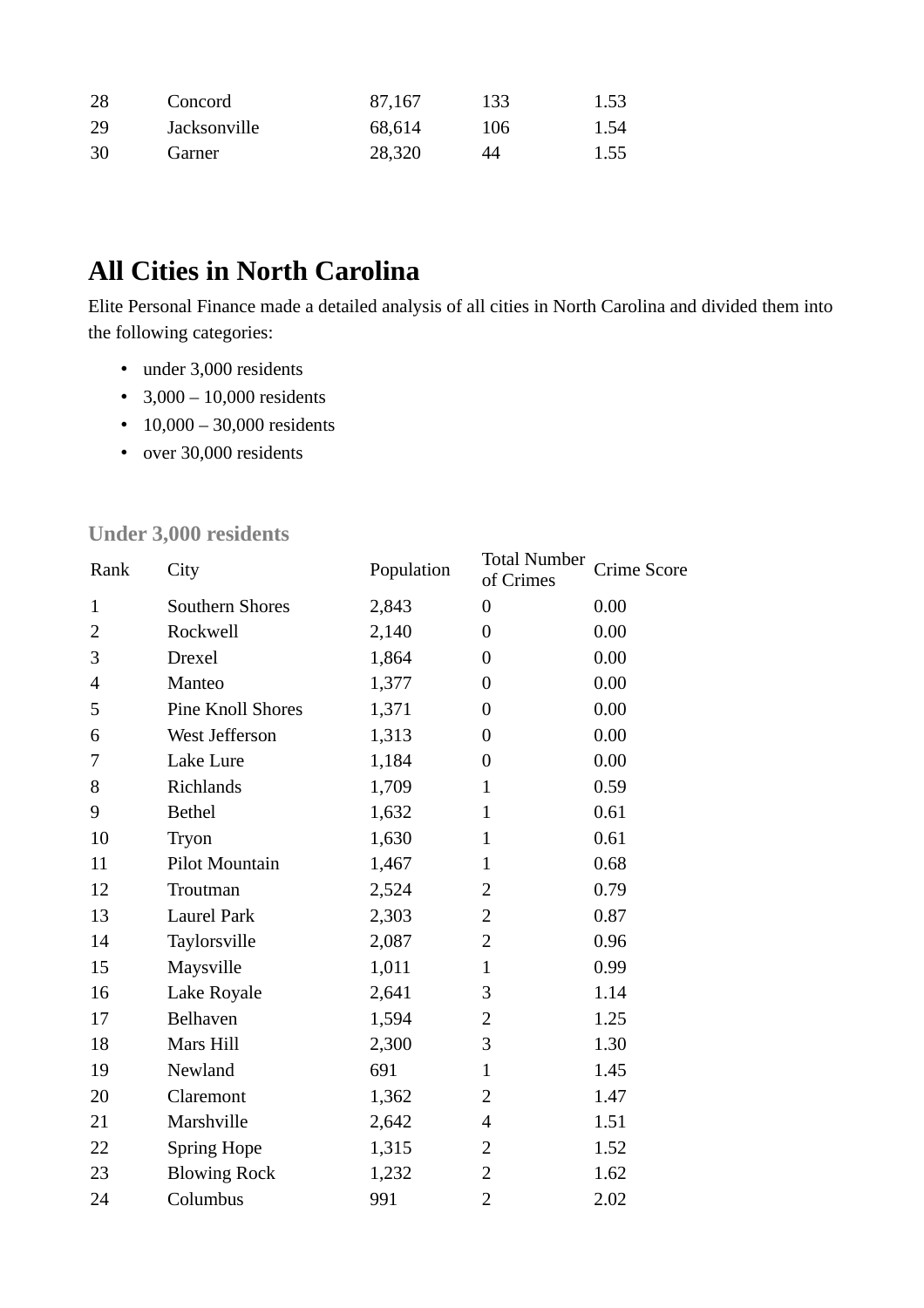| 25 | <b>Star</b>           | 867   | 2              | 2.31  |
|----|-----------------------|-------|----------------|-------|
| 26 | <b>Holly Ridge</b>    | 2,143 | 5              | 2.33  |
| 27 | Cape Carteret         | 2,073 | 5              | 2.41  |
| 28 | Middlesex             | 815   | $\overline{2}$ | 2.45  |
| 29 | Snow Hill             | 1,579 | $\overline{4}$ | 2.53  |
| 30 | Mount Gilead          | 1,171 | 3              | 2.56  |
| 31 | Duck                  | 380   | $\mathbf{1}$   | 2.63  |
| 32 | North Topsail Beach   | 732   | 2              | 2.73  |
| 33 | <b>Bunn</b>           | 360   | $\mathbf{1}$   | 2.78  |
| 34 | <b>Biscoe</b>         | 1,682 | 5              | 2.97  |
| 35 | Nags Head             | 2,860 | 9              | 3.15  |
| 36 | Dobson                | 1,575 | 5              | 3.17  |
| 37 | St. Pauls             | 2,428 | 8              | 3.29  |
| 38 | Kenansville           | 881   | 3              | 3.41  |
| 39 | Pine Level            | 1,847 | 7              | 3.79  |
| 40 | Carthage              | 2,392 | 10             | 4.18  |
| 41 | Wrightsville Beach    | 2,566 | 11             | 4.29  |
| 42 | Highlands             | 927   | 4              | 4.31  |
| 43 | <b>Atlantic Beach</b> | 1,507 | 7              | 4.64  |
| 44 | Andrews               | 1,756 | 9              | 5.13  |
| 45 | Rose Hill             | 1,692 | 9              | 5.32  |
| 46 | Yadkinville           | 2,922 | 18             | 6.16  |
| 47 | <b>Fair Bluff</b>     | 914   | 6              | 6.56  |
| 48 | Haw River             | 2,387 | 16             | 6.70  |
| 49 | Pinetops              | 1,329 | 9              | 6.77  |
| 50 | Surf City             | 2,185 | 15             | 6.86  |
| 51 | Jonesville            | 2,261 | 16             | 7.08  |
| 52 | <b>Maxton</b>         | 2,460 | 18             | 7.32  |
| 53 | Sylva                 | 2,605 | 20             | 7.68  |
| 54 | <b>Scotland Neck</b>  | 1,975 | 18             | 9.11  |
| 55 | Murphy                | 1,610 | 16             | 9.94  |
| 56 | Weldon                | 1,580 | 18             | 11.39 |
| 57 | Chadbourn             | 1,792 | 21             | 11.72 |
| 58 | Robersonville         | 1,417 | 22             | 15.53 |

## **3,000 – 10,000 residents**

| Rank           | City                    | Population | <b>Total Number</b><br>of Crimes | <b>Crime Score</b> |
|----------------|-------------------------|------------|----------------------------------|--------------------|
|                | Rutherfordton           | 4,158      |                                  | 0.00               |
| 2              | <b>Whispering Pines</b> | 3,151      |                                  | 0.00               |
| 3              | Valdese                 | 4,449      |                                  | 0.22               |
| $\overline{4}$ | <b>Trent Woods</b>      | 4,233      |                                  | 0.24               |
| 5              | Fletcher                | 7,560      |                                  | 0.53               |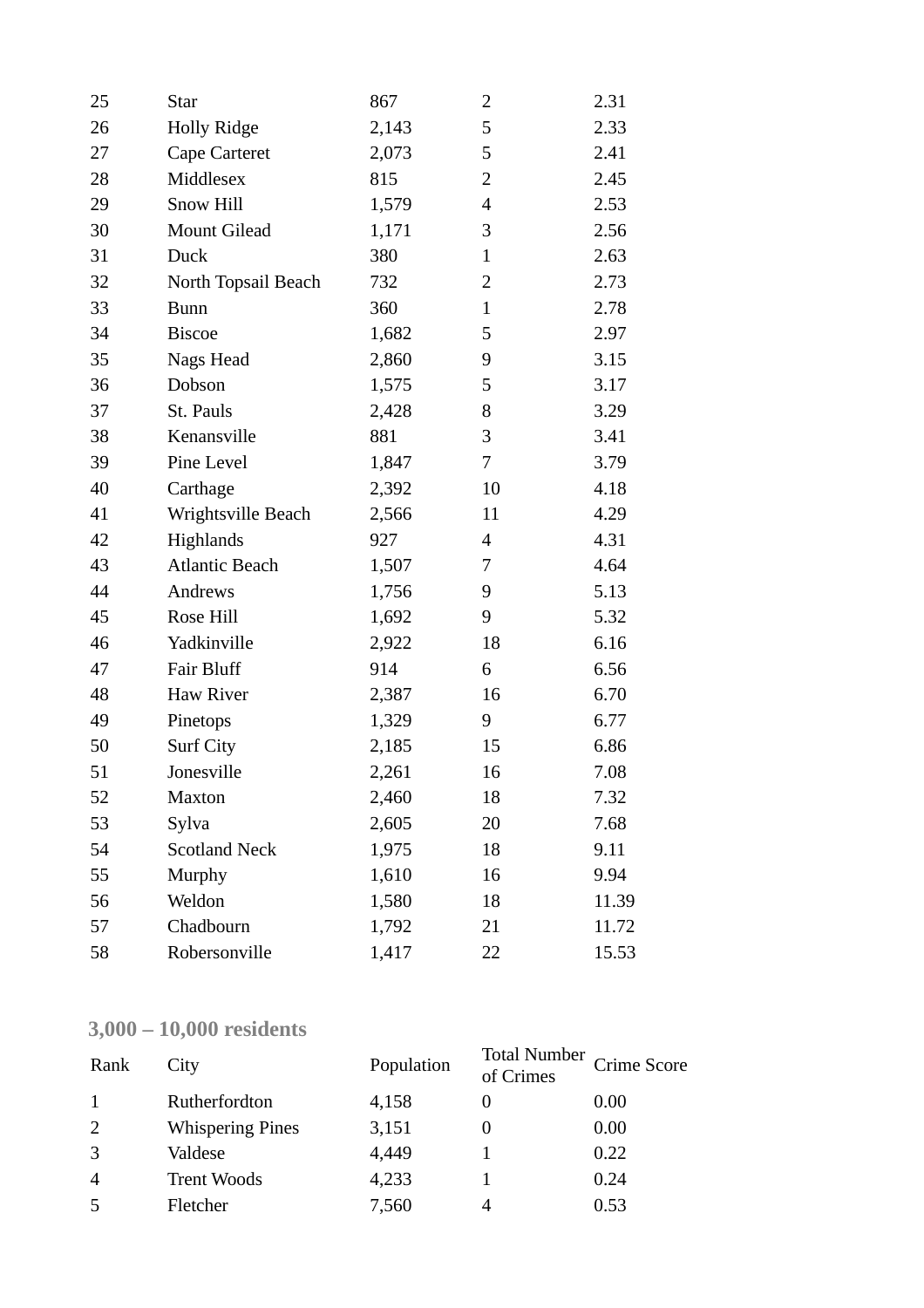| 6  | <b>Kitty Hawk</b>     | 3,425 | 2  | 0.58 |
|----|-----------------------|-------|----|------|
| 7  | <b>Black Mountain</b> | 8,221 | 6  | 0.73 |
| 8  | Weaverville           | 3,952 | 3  | 0.76 |
| 9  | <b>Granite Falls</b>  | 4,661 | 4  | 0.86 |
| 10 | Newport               | 4,833 | 5  | 1.03 |
| 11 | Rolesville            | 6,433 | 7  | 1.09 |
| 12 | Wendell               | 6,259 | 8  | 1.28 |
| 13 | <b>Brevard</b>        | 7,695 | 10 | 1.30 |
| 14 | Mocksville            | 5,114 | 8  | 1.56 |
| 15 | Emerald Isle          | 3,729 | 6  | 1.61 |
| 16 | Aberdeen              | 7,332 | 12 | 1.64 |
| 17 | Cherryville           | 5,943 | 11 | 1.85 |
| 18 | Cramerton             | 4,307 | 8  | 1.86 |
| 19 | Winterville           | 9,570 | 18 | 1.88 |
| 20 | Conover               | 8,223 | 16 | 1.95 |
| 21 | Louisburg             | 3,582 | 7  | 1.95 |
| 22 | Windsor               | 3,483 | 7  | 2.01 |
| 23 | King                  | 6,883 | 14 | 2.03 |
| 24 | Woodfin               | 6,342 | 13 | 2.05 |
| 25 | <b>Stanley</b>        | 3,664 | 8  | 2.18 |
| 26 | <b>Burgaw</b>         | 4,107 | 9  | 2.19 |
| 27 | Pittsboro             | 4,137 | 10 | 2.42 |
| 28 | Lillington            | 3,512 | 9  | 2.56 |
| 29 | Waynesville           | 9,740 | 25 | 2.57 |
| 30 | Gibsonville           | 6,765 | 18 | 2.66 |
| 31 | Creedmoor             | 4,437 | 12 | 2.70 |
| 32 | Swansboro             | 3,178 | 9  | 2.83 |
| 33 | <b>Butner</b>         | 7,747 | 23 | 2.97 |
| 34 | <b>Beaufort</b>       | 4,230 | 13 | 3.07 |
| 35 | Hudson                | 3,715 | 12 | 3.23 |
| 36 | <b>Bessemer City</b>  | 5,521 | 18 | 3.26 |
| 37 | Maiden                | 3,363 | 11 | 3.27 |
| 38 | Troy                  | 3,373 | 12 | 3.56 |
| 39 | <b>Siler City</b>     | 8,368 | 30 | 3.59 |
| 40 | Carolina Beach        | 6,124 | 22 | 3.59 |
| 41 | Wilkesboro            | 3,557 | 13 | 3.65 |
| 42 | Shallotte             | 3,830 | 14 | 3.66 |
| 43 | Edenton               | 4,897 | 19 | 3.88 |
| 44 | <b>Mount Olive</b>    | 4,743 | 19 | 4.01 |
| 45 | <b>Forest City</b>    | 7,288 | 31 | 4.25 |
| 46 | Erwin                 | 4,661 | 20 | 4.29 |
| 47 | Wallace               | 4,029 | 18 | 4.47 |
| 48 | Warsaw                | 3,221 | 16 | 4.97 |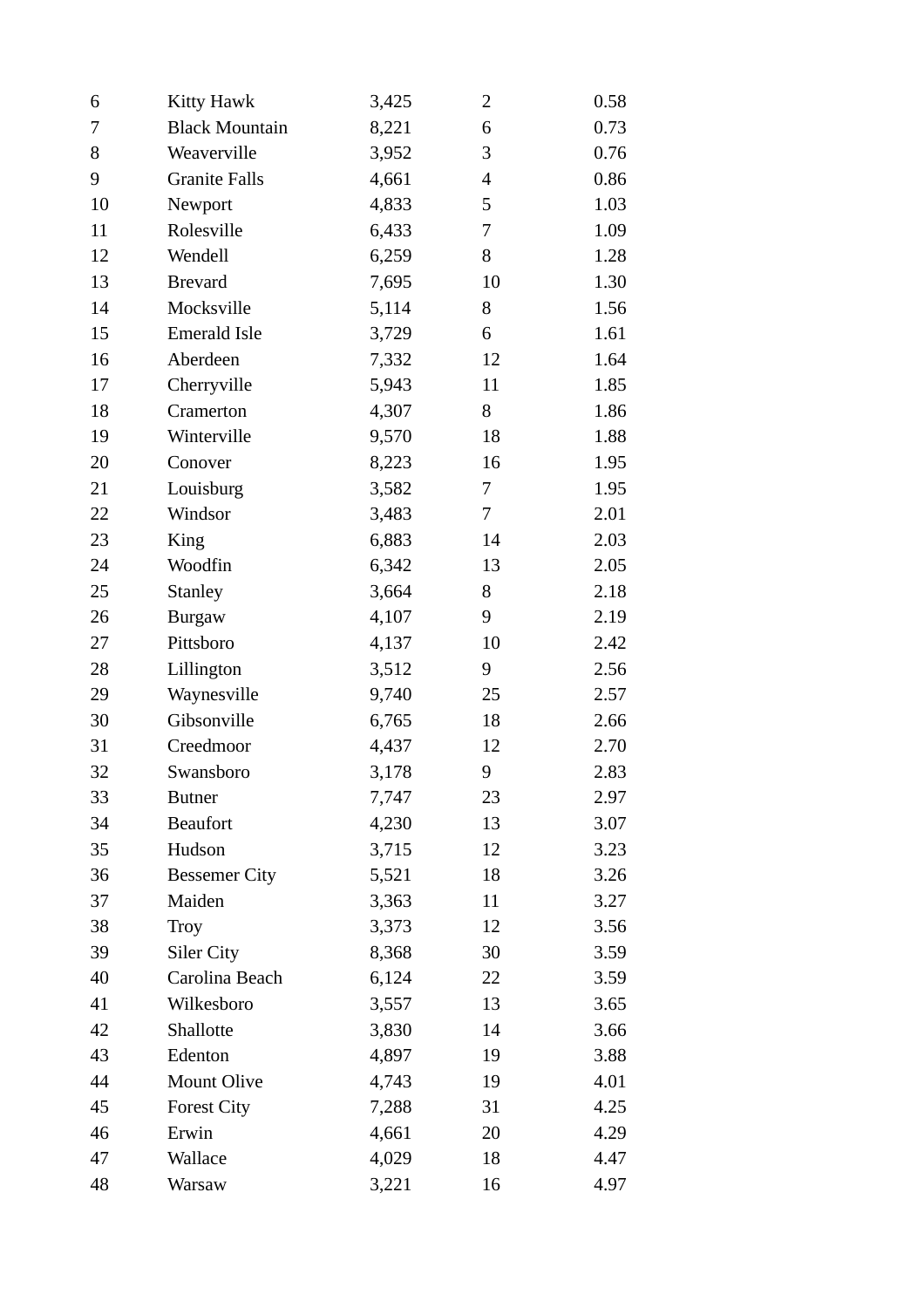| 49 | Ahoskie           | 4,955 | 25 | 5.05  |
|----|-------------------|-------|----|-------|
| 50 | Hamlet            | 6,498 | 34 | 5.23  |
| 51 | Morehead City     | 9,401 | 50 | 5.32  |
| 52 | Raeford           | 4,839 | 26 | 5.37  |
| 53 | Clinton           | 8,820 | 50 | 5.67  |
| 54 | Rockingham        | 9,209 | 53 | 5.76  |
| 55 | Selma             | 6,300 | 38 | 6.03  |
| 56 | Spencer           | 3,290 | 20 | 6.08  |
| 57 | <b>Tabor City</b> | 3,886 | 24 | 6.18  |
| 58 | Zebulon           | 4,828 | 30 | 6.21  |
| 59 | Plymouth          | 3,674 | 23 | 6.26  |
| 60 | Roxboro           | 8,293 | 53 | 6.39  |
| 61 | Farmville         | 4,797 | 35 | 7.30  |
| 62 | Long View         | 4,882 | 37 | 7.58  |
| 63 | Washington        | 9,800 | 82 | 8.37  |
| 64 | Oxford            | 8,771 | 79 | 9.01  |
| 65 | Williamston       | 5,275 | 53 | 10.05 |
| 66 | Wadesboro         | 5,574 | 69 | 12.38 |

## **10,000 – 30,000 residents**

| Rank           | City                  | Population | <b>Total Number</b><br>of Crimes | Crime Score |
|----------------|-----------------------|------------|----------------------------------|-------------|
| $\mathbf{1}$   | Havelock              | 20,689     | 5                                | 0.24        |
| $\overline{2}$ | Morrisville           | 23,891     | 16                               | 0.67        |
| 3              | Pinehurst             | 15,617     | 11                               | 0.70        |
| $\overline{4}$ | Waxhaw                | 13,593     | 10                               | 0.74        |
| 5              | <b>Stallings</b>      | 15,258     | 12                               | 0.79        |
| 6              | Davidson              | 12,247     | 10                               | 0.82        |
| 7              | Leland                | 17,878     | 21                               | 1.17        |
| 8              | Mint Hill             | 25,664     | 31                               | 1.21        |
| 9              | Cornelius             | 28,139     | 35                               | 1.24        |
| 10             | Clayton               | 19,024     | 28                               | 1.47        |
| 11             | Garner                | 28,320     | 44                               | 1.55        |
| 12             | <b>Boone</b>          | 18,394     | 32                               | 1.74        |
| 13             | Archdale              | 11,569     | 21                               | 1.82        |
| 14             | Mebane                | 13,781     | 27                               | 1.96        |
| 15             | Carrboro              | 21,340     | 42                               | 1.97        |
| 16             | Lenoir                | 17,844     | 39                               | 2.19        |
| 17             | Mount Holly           | 14,109     | 31                               | 2.20        |
| 18             | <b>Belmont</b>        | 10,510     | 27                               | 2.57        |
| 19             | <b>Kings Mountain</b> | 10,644     | 32                               | 3.01        |
| 20             | Asheboro              | 26,041     | 89                               | 3.42        |
| 21             | Lincolnton            | 10,790     | 40                               | 3.71        |